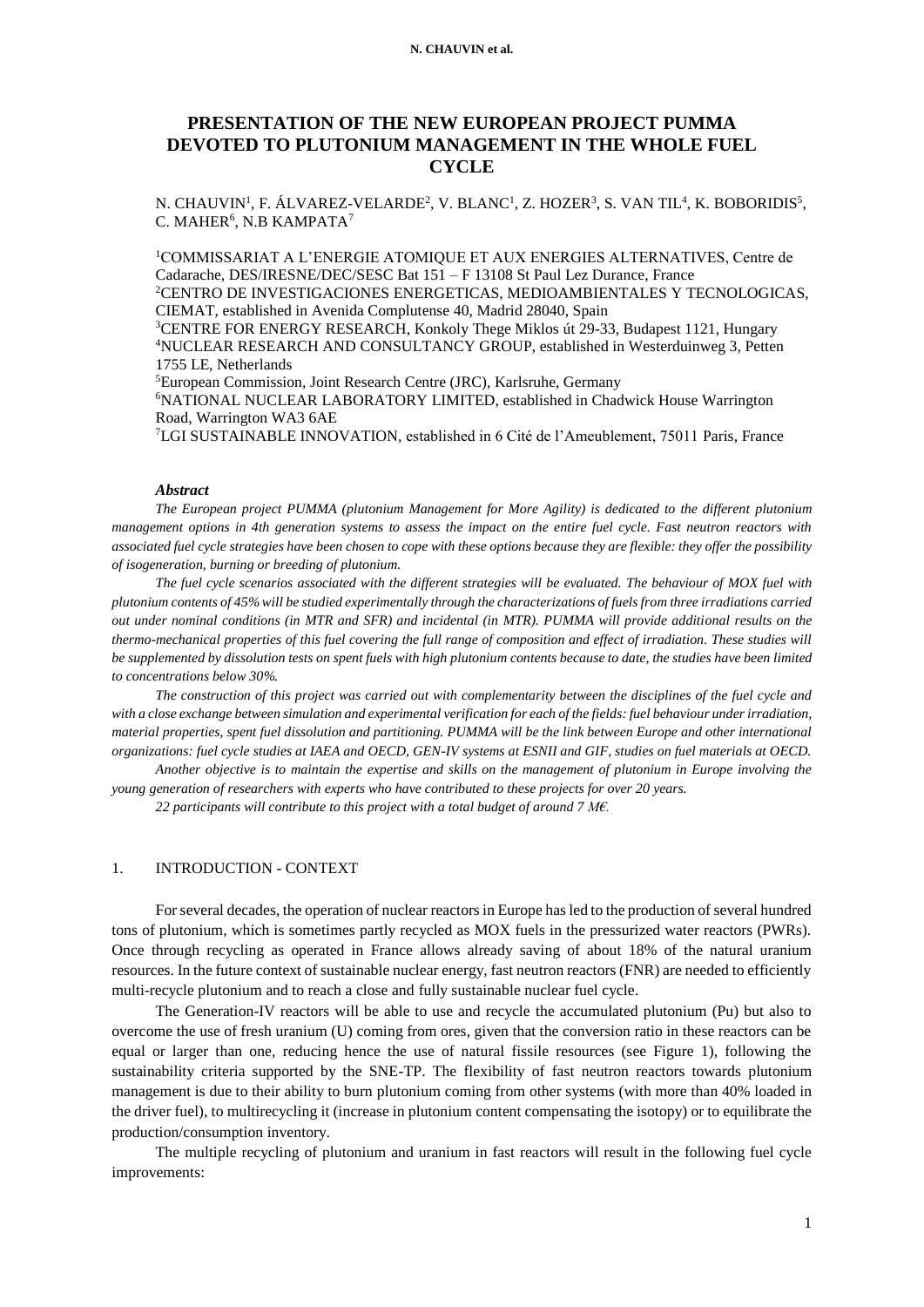- Only use of depleted uranium.
- Use more than 80% of the uranium natural resource instead of  $0.6 0.7\%$  in current LWR systems.
- Providing additional burning of fissile plutonium and avoiding its accumulation in spent fuel stockpiles, decreasing the risk of diversion (resistance to proliferation).
- Once through recycling in PWR leads today to a reduction in High Level Waste (HLW) by a factor of 3.6 compared to a LWR fleet operating an open cycle. Used MOX multi recycling in fast reactors will allow an additional reduction by a factor of 2.5. This is a key point for reducing the footprint of the geological repository.



*FIG 1: Plutonium management with a future fleet of GENIV reactors*

Although plutonium can eventually be used in different chemical forms (MOX in SFR, carbide in GFR, nitride in LFR), the foreseen technology demonstrators and prototypes (MYRRHA, ALFRED, ALLEGRO, SMR and SFR prototypes) will use MOX (with various concentration of plutonium) in these reactors concepts as the most mature fuel technology for Generation-IV systems. This choice has been emphasized by past and on-going EU projects, in particular ESNII+, MAXSIMA, MYRTE, ESFR-SMART, etc.

The evolution of the fuel composition with the increase of plutonium content compared to previous driver fuels (20 to 30% Pu), justify the need to launch new studies in all the fuel cycle steps including reactors with fuel containing more than 30% Pu.

## 2. OBJECTIVES

The PUMMA project will define different options for plutonium management in Generation-IV systems and evaluate the impact on the whole fuel cycle in addition to safety and performance aspects.

The project has determined three High Level Objectives:

- To study the plutonium management in Generation-IV reactors (SFR, GFR, LFR, FAST-SMR) and to understand its impact on fuel cycle parameters
- To assess the impact of plutonium management on fuel safety limits
- To share the expertise and the skills on the management of plutonium in fast reactors

The High-Level Objectives will be achieved by performing the Specific Technical Objectives (STO) described in [Table 1.](#page-2-0)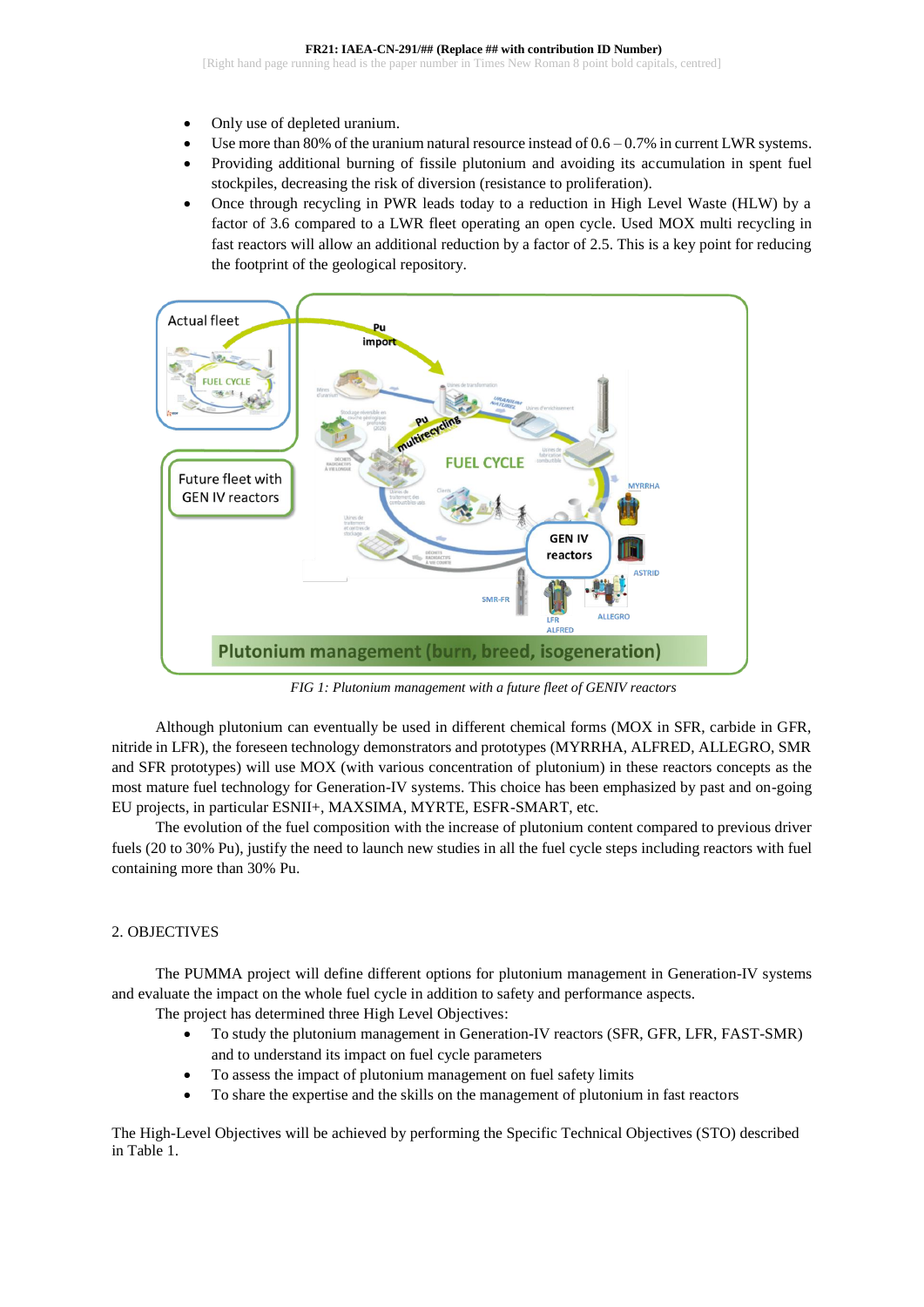| <b>HLO</b>         | Specific technical objective        | <b>Expected results</b>                                |
|--------------------|-------------------------------------|--------------------------------------------------------|
|                    | STO1.1 Identification of fuel       | Choice of scenarios corresponding to each              |
|                    | cycle scenarios                     | individual EU member states strategies in terms of     |
|                    |                                     | existing and future fleet, as well as assumption on    |
|                    |                                     | transition and power demand and production.            |
|                    |                                     | Description of the characteristics of each scenario    |
|                    |                                     | (fleet composition, installed nuclear capacity,        |
|                    |                                     | increase in electrical demand, )                       |
|                    | STO1.2 Characterization of          | Production of results describing the selected          |
| HLO1:              | scenarios regarding fuel cycle      | scenarios (in terms of inventory U, Pu, MA,            |
| To study the       | parameters                          | capacities of fuel plants, wastes production, fuel     |
| plutonium          |                                     | characteristics,). Sensitivity studies of each         |
| management in      |                                     | scenario                                               |
| Gen-IV reactors    | STO1.3 Assessment of spent fuel     | Impact of Pu content on the dissolution in the         |
| and understand     | reprocessing with various fuel      | conditions of the PUREX industrial process             |
| its impact on fuel | composition                         | (dissolution kinetics, % of Pu left in residues) and   |
| cycle parameters   |                                     | test of advanced dissolution steps for Pu quantitative |
|                    |                                     | dissolution                                            |
|                    | STO1.4 Quantification of fuel       | Evaluation of inventories by isotope and for each      |
|                    | cycle options on isotopic           | fuel cycle facility - intermediate and non-            |
|                    | inventory                           | intermediate (fabrication, reprocessing, reactor,      |
|                    |                                     | transportation, cooling storage, aging storage)        |
|                    | STO1.5 Quantification of fuel       | Impact on the fuel cycle cost                          |
|                    | cycle options on economy            |                                                        |
|                    | STO2.1 Assessment of fuel           | Benchmark exercise (code to code and code to           |
|                    | behaviour under irradiation with    | experiment) on high Pu content with previous set of    |
|                    | a range of fuel compositions (Pu:   | properties and new one. Impact of Pu content on fuel   |
|                    | 20% to 45%)                         | safety (margin to fuel melt, margin to clad failure)   |
| $HLO2$ :           | STO2.2 Extension of validation      | Assessment of safety parameters evaluation for fuel    |
| To assess the      | data base of fuel performance       | with large Pu content under steady state and           |
| impact of          | codes with irradiation results      | overpower conditions                                   |
| plutonium          | STO2.3 Improvement of               | Measurements, calculation and updated correlations     |
| management on      | reliability of fuel properties with | of thermal and mechanical properties of MOX on a       |
| fuel safety limits | extended fuel composition           | large range of composition (20 to 45% Pu)              |
|                    | STO2.4 Definition of common         | Common set of MOX properties for all Generation-       |
|                    | MOX fuel properties                 | IV systems and codes                                   |
|                    | STO2.5 Definition of standards      | Common safety standards for MOX fuel available         |
|                    | for MOX safety evaluation           | for all Generation-IV systems                          |
|                    | STO3.1 Knowledge transfer and       | Production of online courses, and database of          |
|                    | preservation through production     | courses. Invitation to the workshops. Secondment of    |
|                    | of educational tools and young      | students to dedicated experimental facilities          |
| HLO3:              | generation involvement              |                                                        |
| To share the       | STO3.2 Effective dissemination      | Presentation at dedicated conferences and              |
| expertise and the  | to share research and technical     | publications in various scientific journals. 4         |
| skills on the      | expertise on nuclear safety of      | workshops on PUMMA's topics and open to the            |
| management of      | Generation-IV reactors              | European and International communities                 |
| plutonium in fast  | STO3.3 Early involvement of the     | Creation of an End-users group (EUG) ensuring the      |
| reactors           | stakeholders, TSO and fuel and      | link with SNETP, ESNII, GIF, NEA, AIEA and             |
|                    | fuel cycle experts and end-users    | industry in particular. Technical expertise shared     |
|                    |                                     | effectively within European communities through        |
|                    |                                     | workshops and meetings dedicated to the EUG            |

*Table 1: Objectives of the PUMMA project*

# <span id="page-2-0"></span>3. CONCEPT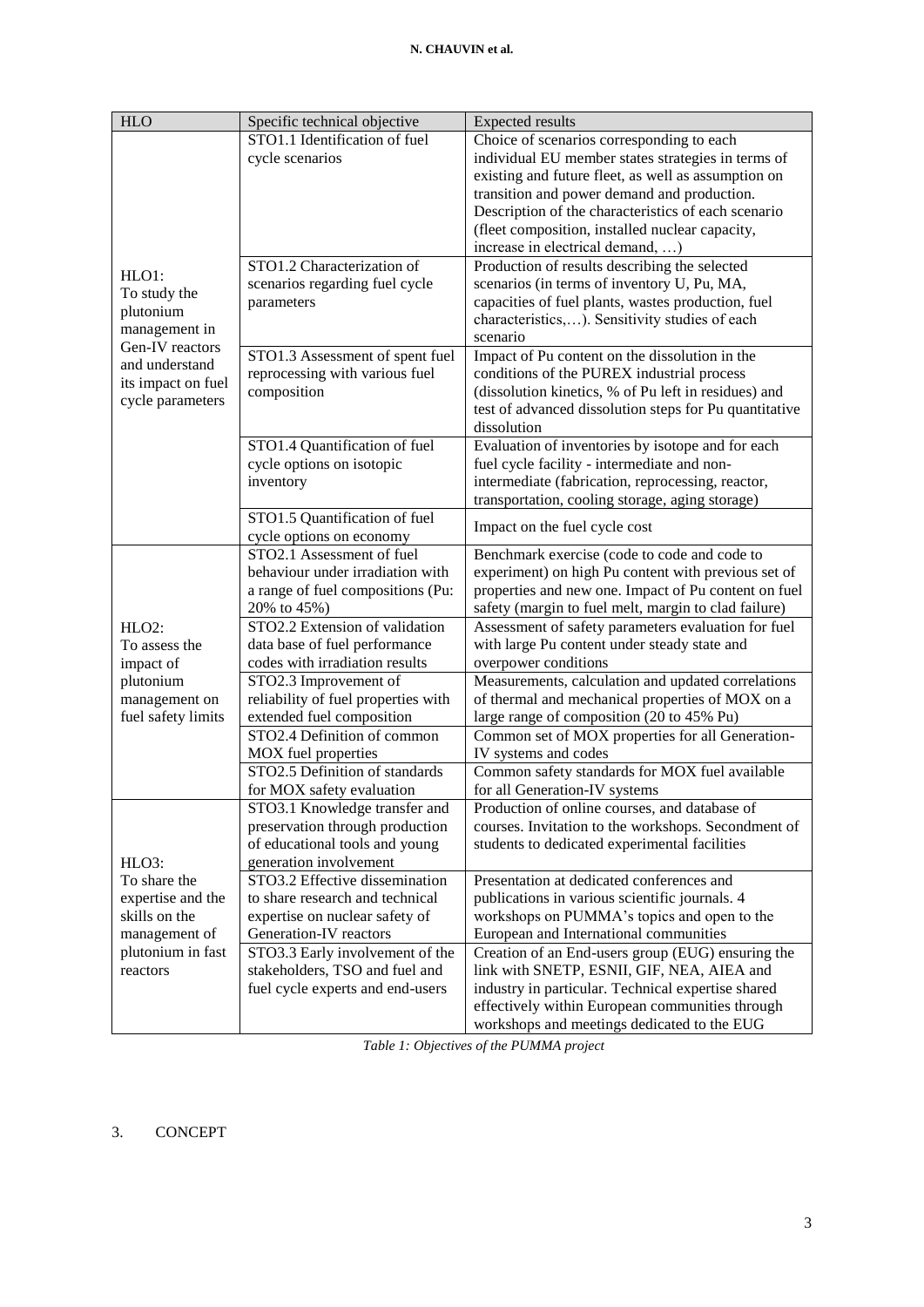In Europe, each country has a different existing reactor fleet, but the common points are that all of them consume natural uranium and produce plutonium, which can be recycled in order to valorise its energetic potential, to reduce the use of natural resources and the waste long-term radiotoxicity.

The concept of this project is built on the following facts:

- Generation II or III reactors, such as PWRs, currently allow the recycling of plutonium. However, this strategy has the limit that Pu can only be recycled once and in limited quantities because the MOX fuel cannot be loaded at more than 12% Pu.
- Generation-IV fast neutron spectrum reactors such as SFRs or LFRs are able to integrate large amounts of Pu into their cores, with isotopic compositions that can be very degraded compared to Pu historically used in SFR. In addition fast reactors can recycle Pu many times (multi recycling). This advantage allows to qualify Generation-IV fast reactors of flexible and efficient towards the management of Pu and the sustainability of nuclear energy.
- The only industrially mature fuel for all Generation-IV fast reactors is oxide fuel  $(U, Pu)O<sub>2</sub>$ .

Thus it can be concluded that even though each European country has its own policy with regard to nuclear energy production, a common fuel and fuel cycle program for this 4th generation is relevant and an opportunity for the European future. This is why many organizations in many European countries have joined to build together this PUMMA project which aims to demonstrate the capacity of fast reactors to manage the Pu and evaluate the performance that could be achieved.

This demonstration concerns the qualification of the fuel and the qualification of the first step of the fuel treatment (dissolution) on extended domains of composition and conditions. Given that the MOX fuel is qualified on a scale of TRL 7-8 for a limited area of composition and use, the PUMMA project aims to extend this area of qualification for much wider composition and conditions and covering all configurations.

This concerns the domain of the behaviour of fissile materials under irradiation, the properties of the fuels and the reprocessing of these Pu fuels. The scientific issues on these items have been discussed among experts that have built the PUMMA project and integrated in the technical content of the project.

This context common to all Gen-IV fast spectrum systems will also make it possible to define a common safety approach applied to MOX fuels. The qualification includes safety analysis in nominal and off-normal based on these new standards.

The qualification of the MOX will be revisited to meet the safety criteria of the Generation-IV taking into account options on fuel cycles with Pu management.



The Figure 2 illustrates the fuel cycle situation towards Pu management and the main items of PUMMA project.

*FIG 1: PUMMA concept*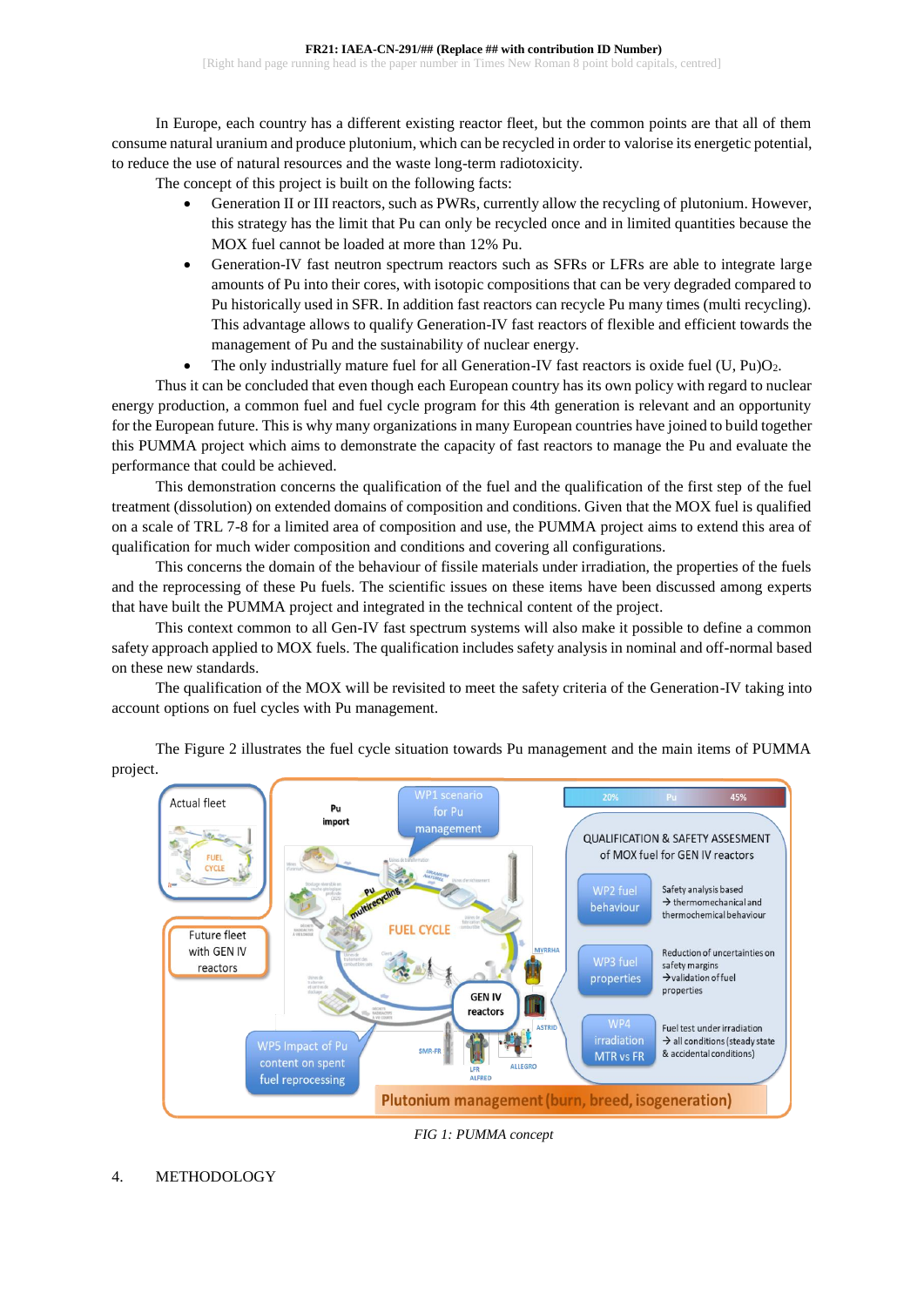#### **N. CHAUVIN et al.**

PUMMA will apply a new methodology to achieve the goal of demonstrating the management flexibility of Pu in Generation-IV systems assuming that the starting point is the licensing requirements for a safety assessment of the whole system (fuel and fuel cycle). This new methodology consists of three separate phases as shown in Figure 3. First, a licensing qualification process will help to detect the current TRL in every field treated by the project; then, a code validation procedure will help to check the current and new capabilities of the computational systems; and finally, an experimental programme will be developed to provide the detected R&D requirements needed to reach the desired objectives.

The whole project is structured in three R&D topics (see details in Table 2): Fuel scenarios, fuel safety and fuel properties.



*FIG 3: Methodology of PUMMA*

This new methodology will allow reaching high TRL whatever the fuel cycle options.

### **4.1. Extension of the validation domain**

The licensing domain of fuel and fuel cycle needs to be extended because of the several options for Generation-IV systems and associated fuel cycle. We want to provide data and safety methodology that will be used by countries or organizations and adapted to their strategies.

As the first step in our methodology, for each topic an in-depth analysis will be performed to help the consortium to understand what is needed to extend the MOX fuel licensing domain. This initial licensing qualification process is summarized in the Table 4.

| <b>TOPIC</b>                                                     | <b>LICENSING TRL</b><br><b>Domain of interest</b>            | <b>TYPE</b><br>OF<br><b>CODES</b>         | Experimental data needed for<br>code validation                                                                                                                 | <b>PUMMA</b><br>content    |
|------------------------------------------------------------------|--------------------------------------------------------------|-------------------------------------------|-----------------------------------------------------------------------------------------------------------------------------------------------------------------|----------------------------|
| SCENARIO.<br><b>FUEL CYCLE</b><br>and<br><b>REPROCESSI</b><br>NG | Pu multirecycling $&$<br>burning<br>Generation-IV<br>systems | Fuel cycle scenario<br>codes              | Dissolution tests for different<br>compositions (Pu%) and<br>performances (burn-up) Isotopic<br>analysis                                                        | WP1 $&$<br>WP <sub>5</sub> |
| <b>FUEL</b><br><b>SAFETY</b>                                     | Reactor conditions:<br>nominal $\&$ incidental<br>conditions | <b>Fuel Performance</b><br>codes          | PIE on irradiated fuels with<br>different composition and<br>irradiation conditions<br>Irradiation needs in Fast<br>Reactors and MTR (device $+$<br>conditions) | WP2 &<br>WP4               |
| <b>FUEL</b><br><b>PROPERTIES</b>                                 | Fuel composition<br>Irradiation conditions                   | Atomistic codes<br>Thermodynamic<br>codes | Properties measurements on<br>fresh and irradiated fuel with<br>different compositions                                                                          | WP3                        |

*Table 2: Initial licensing qualification process for the Pu management as MOX fuel*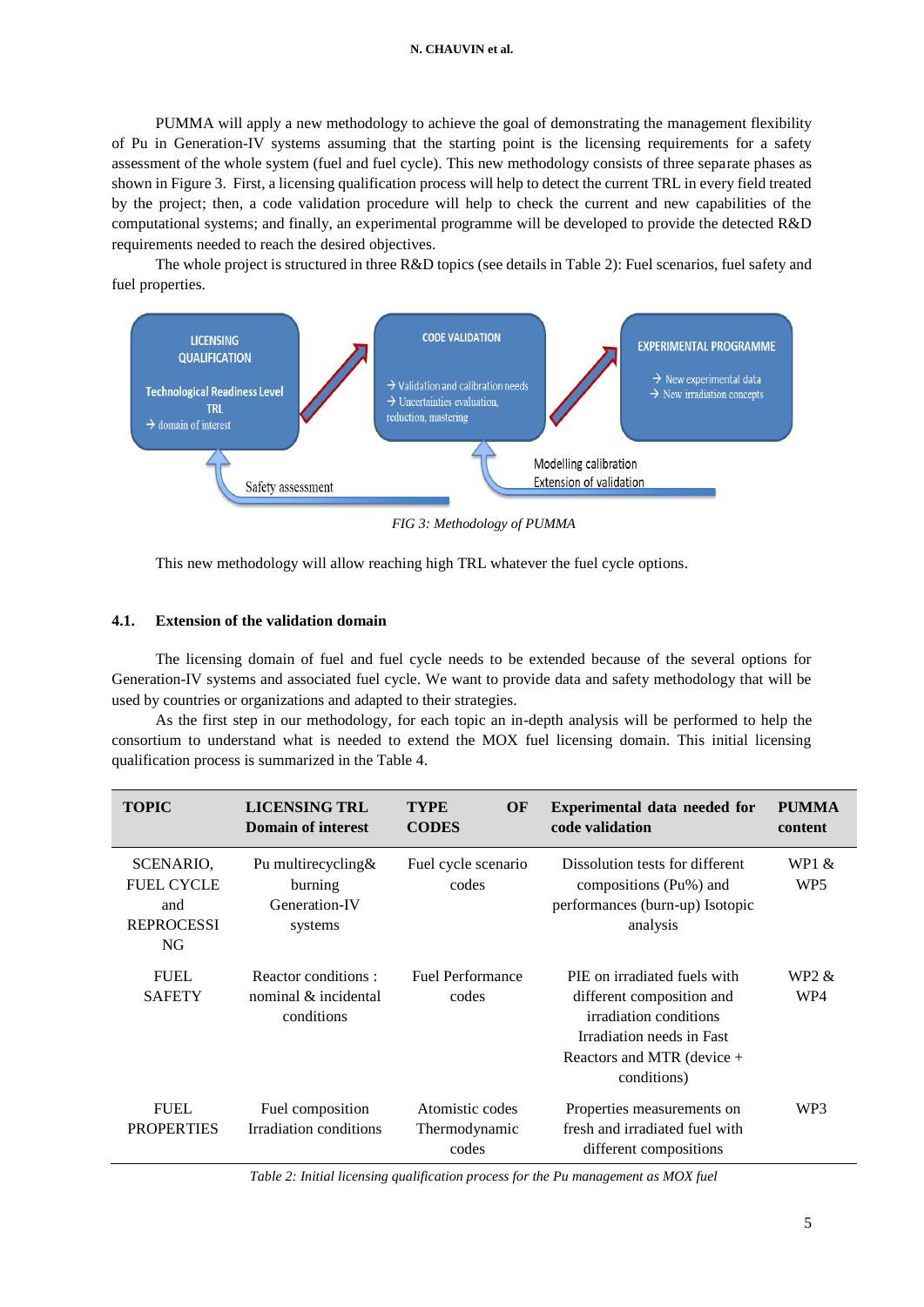The Generation-IV reactors and the associated fuel are therefore qualified at a TRL 7-9 scale for SFRs and MOX compositions containing up to 25-28% Pu. In the PUMMA project, this qualified domain is foreseen to be significantly extended as shown in Figure 4.



Figure 5 illustrates the complementarity of the existing set of MOX properties and the knowledge that will be generated PUMMA's proposal. With PUMMA we will cover the composition of MOX fuel needed whatever the strategy on the fuel. As thermal and mechanical properties contributes at a primary level on the safety margins, these new data will increase reliability on the safety analysis.



*Figure 5: New MOX properties to be covered by PUMMA.* 

The dissolution of spent MOX fuel is fully qualified (TRL 8-9) for a standard MOX up to 30% Pu. For higher Pu content, the PUREX process was not tested and the PUMMA project will provide results to reach a qualification level of around TRL 4 (Figure 6).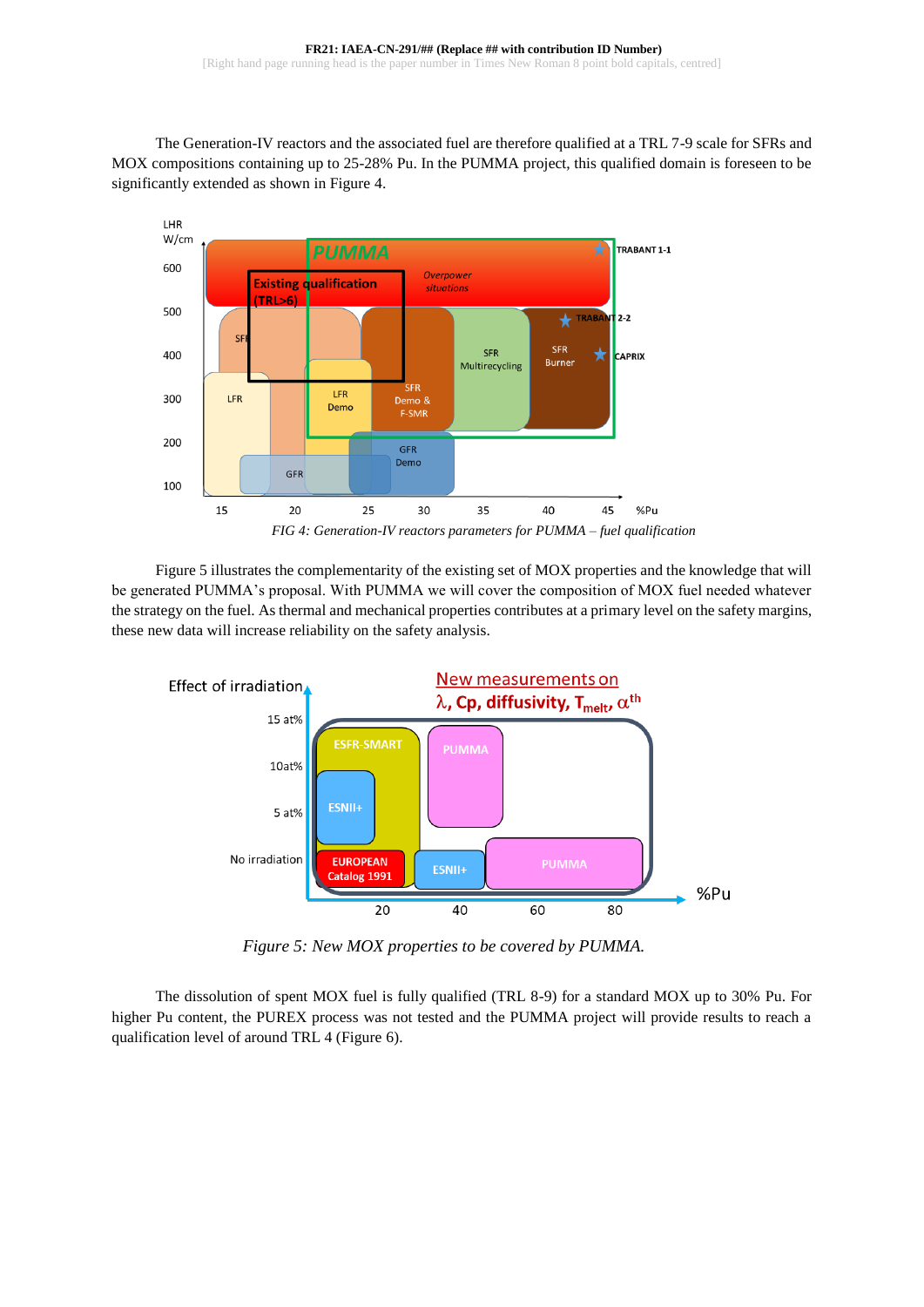### **N. CHAUVIN et al.**



*FIG 6: Generation-IV reactors parameters for PUMMA – reprocessing qualification*

## **4.2. Codes calibration and validation methods**

Validation and calibration of the codes have been achieved with the results coming from past projects studying reactors and fuel cycles.

The extension of validation and calibration will be performed through 3 different activities:

- Benchmark exercises between codes
- New experimental results
- Uncertainties evaluation

The list of codes is given in Table 3 together with a very short description of the research area in which the code will be used in the project. All these codes will be calibrated, validated or at least compared to other codes predictions.

It is necessary to make comparisons between many codes on the same subject because the treated cases are outside the validation domains of these codes. Moreover, the models of each code being different, significant differences in the results are expected, which could be observed in other benchmarking exercises (ESFR-SMART project). It is therefore important for an in-depth analysis to have all these tools available and tested.

| <b>TOPIC</b>            | <b>CODE</b>        | <b>BRIEF DESCRIPTION</b>                                |
|-------------------------|--------------------|---------------------------------------------------------|
|                         | <b>COSI</b>        | Isotopes inventory in the cycle                         |
|                         | <b>COSAC</b>       | Isotopes inventory in the cycle                         |
|                         | <b>WIMS</b>        | Isotopes inventory in the cycle                         |
|                         | <b>MAUA</b>        | Non proliferation evaluation in fuel cycle              |
| Fuel                    | <b>SITON</b>       | Fuel cycle scenarios                                    |
| cycle                   | <b>DESAE</b>       | Evaluation of resources for given fleet                 |
| scenarios               | <b>NFCSS</b>       | Neutronic                                               |
|                         | <b>ERANOS</b>      | Neutronic                                               |
|                         | <b>SERPENT</b>     | Neutronic                                               |
|                         | <b>TR-EVOL</b>     | Inventory, costs, optimization, uncertainty propagation |
|                         | <b>MCNP</b>        | Neutronic                                               |
|                         | <b>FRED</b>        | Thermomechanic                                          |
|                         | <b>FINIX</b>       | Thermomechanic                                          |
|                         | <b>FUROM</b>       | Thermomechanic                                          |
| <b>Fuel Performance</b> | <b>GERMINAL</b>    | Thermomechanic                                          |
|                         | <b>FEMAXI</b>      | Thermomechanic                                          |
|                         | MACROS,            | Thermomechanic                                          |
|                         | <b>TRANSURANUS</b> | Thermomechanic                                          |
|                         | <b>TRAFFIC</b>     | Thermomechanic $+$ thermochemistry                      |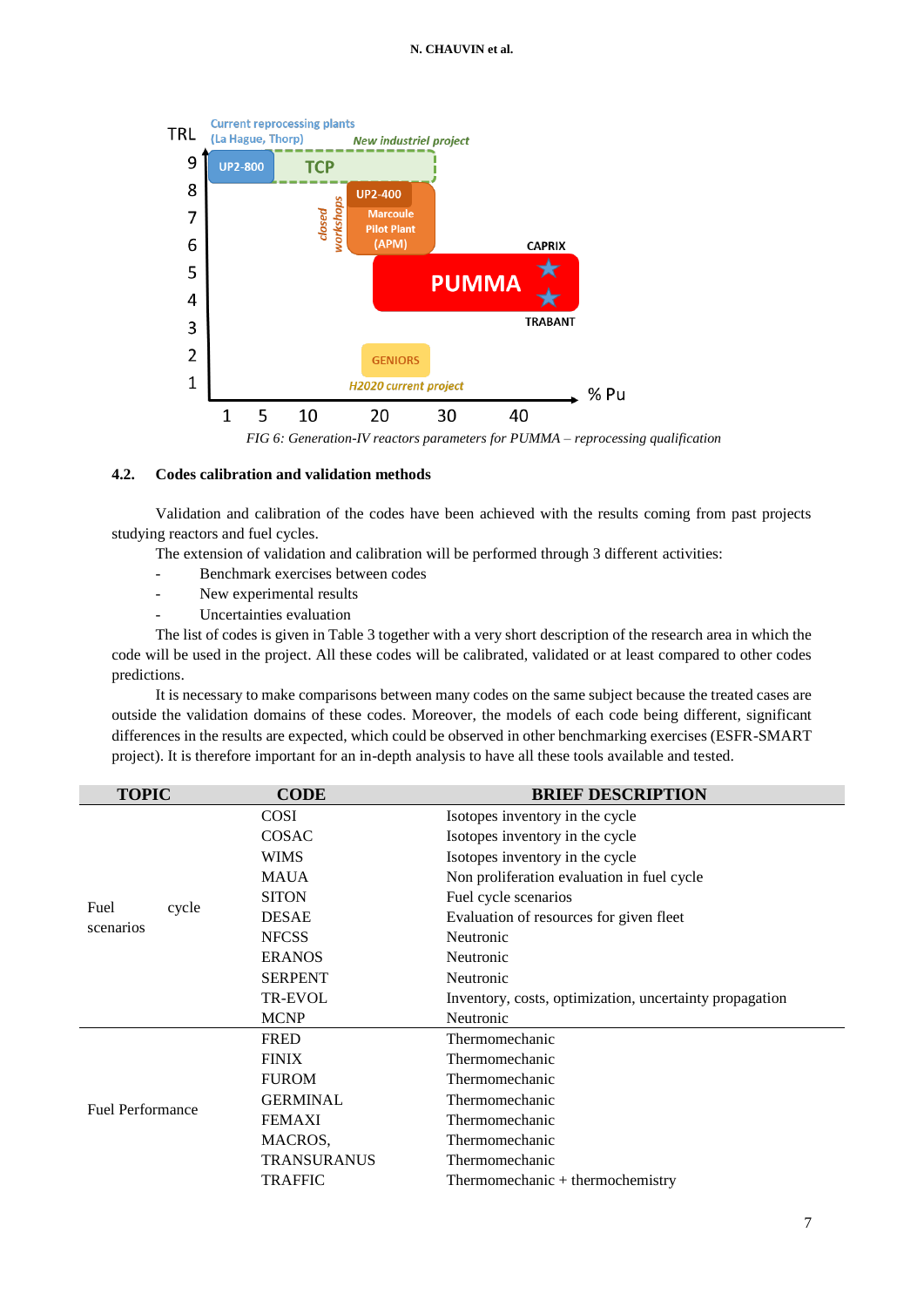#### **FR21: IAEA-CN-291/## (Replace ## with contribution ID Number)** [Right hand page running head is the paper number in Times New Roman 8 point bold capitals, centred]

|                 | OFFBEAT 3D<br><b>OPEN-CALPHAD</b> | thermomechanic<br>thermochemistry |
|-----------------|-----------------------------------|-----------------------------------|
|                 | EVOL-CODE<br><b>SIMMER</b>        | thermomechanic<br>thermomechanic  |
|                 | <b>LAMPPS</b>                     | Monte Carlo                       |
| Fuel properties | <b>GIBBS</b>                      | Monte Carlo                       |
|                 | <b>OPENCALPHAD</b>                | thermochemistry                   |

*Table 3: List of codes used in the PUMMA project*

The uncertainties in the input parameters propagated to the whole fuel cycle can lead to underestimation or overestimation of the capacity of facilities, the inaccuracy to calculate the amount of wastes to manage and hence economic risks. Additionally, when the fuel cycle scenario is very close to having a minimum in the amount of available resources, uncertainties may lead to a disruption or broken scenario, causing that there is a lack of material to be reprocessed or fabricated when needed. Uncertainties in the input parameters are usually chosen from expert judgement.

## **4.3. Experimental programme**

PUMMA deals with fuel cycle, fuel behaviour and fuel reprocessing, the facilities involved (Table 4) are mainly: hot cells for irradiated fuels, fabrication and characterisations lab (glove box).

| <b>Facility</b>                           | <b>BRIEF DESCRIPTION</b>                          | <b>PUMMA</b> actions                                                                                                                                                    |
|-------------------------------------------|---------------------------------------------------|-------------------------------------------------------------------------------------------------------------------------------------------------------------------------|
| <b>NNL</b>                                | Fabrication lab and hot cells                     | Fabrication of high Pu content fuel                                                                                                                                     |
|                                           |                                                   | Dissolution test on fresh fuels                                                                                                                                         |
|                                           | Hot cells on post duel irradiation                |                                                                                                                                                                         |
| JRC-Karlsruhe                             | characterisation                                  | Fuel properties measurement                                                                                                                                             |
| (Germany)                                 | Hot cells on fuel properties<br>measurement       | Characterisation of the irradiated fuel                                                                                                                                 |
| LECA CEA-<br>Cadarache (France)           | Hot cells on post irradiation<br>characterisation | Characterisation of the irradiated fuel                                                                                                                                 |
| <b>ATALANTE CEA-</b><br>Marcoule (France) | Fabrication lab and hot cells                     | Dissolution test on fresh and irradiated fuels<br>analysis<br>after<br>and elementary<br>Isotopic<br>dissolution of the irradiated fuel<br>Spent fuel characterisations |
| <b>NRG</b>                                | Hot cells                                         | Characterisation of the irradiated fuel                                                                                                                                 |
|                                           |                                                   |                                                                                                                                                                         |

*Table 4: List of the facilities involved in the experimental programme of PUMMA*

## 5. PROJECT IMPLEMENTATION

The project work plan is composed of seven inter-linked workpackages (WP) as partially described in Figure 2.

## **5.1 WP1 Study of plutonium management in connection with the fuel cycle: scenario studies**

The main objective of WP1 is to highlight the flexibility of the Gen-IV reactors on the management of the plutonium (breeding, burning or iso-generation). This objective will be achieved by means of the study of the performances and impact of these plutonium management options on all the operations involved on the fuel cycle scenario (manufacturing, storage, transportation, reprocessing, core design, and fuel behaviour).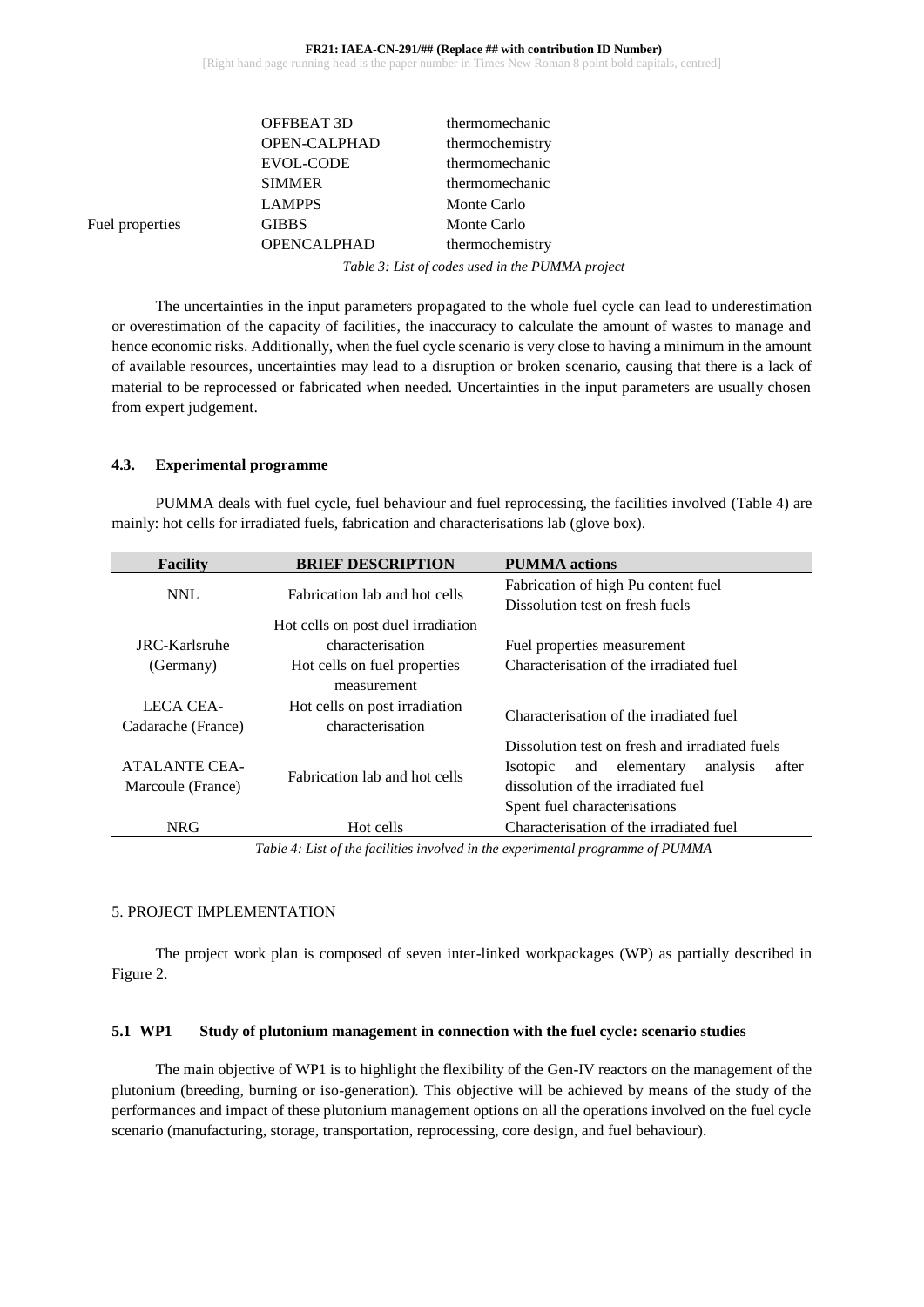## **5.2 WP2 Fuel PIN behaviour in reactor with high Pu content: Nominal and transient**

The WP2 is devoted to the behaviour of SFR fuel with high plutonium content, including simulation and experimentations, and the sizing associated methodology. This goal will be achieved by doing PIE on three experimental fuel pins, comparing a large set of simulations of these experiments obtained with various fuel performance codes, and on the basis of the results comparisons, propose safety analysis methodology and recommendations.

## **5.3 WP3 Fuel properties with high plutonium content: Measurements and modelling**

WP3 will be devoted to the evaluation of the main properties of irradiated and non-irradiated MOX fuel in order to reduce the significant sources of uncertainty in the safety evaluation:

- In nominal conditions uncertainties of thermal and mechanical properties will be reviewed and the margin to melting of pellet will estimated.
- In transients, incidents and accidents the effect of uncertainties of mechanical properties on cladding failure and the uncertainties of thermal properties on fuel melting fraction will be evaluated.

## **5.4 WP4 Comparison of irradiation results in fast spectrum vs thermal spectrum**

Objectives: This WP is intended to go further in the analysis on how MTR fuel irradiations can be compared to irradiation in a fast reactor, i.e. to what extent are MTR irradiations representative for performance in a fast neutron spectrum. The main objectives of this WP are:

- Study of the design differences of the irradiation devices in MTR vs FR
- Interpretation of irradiation results in MTR and FR; starting at core characteristics and including experiment designs
- Analysis of the advantages / disadvantages of irradiations in FRs / MTRs for future programs
- Contribution of MTR and experimental FR irradiations to the fuel qualification (steady state and transients)

## **5.5 WP5 Impact of Impact of plutonium content on reprocessing**

It is assumed that plutonium contents will be in the range of 10-45%, that is typical fuels for Generation IV fast reactors. The factors that will be investigated are:

- Pu dissolution rate
- Pu and FP distribution in solid residues
- Impact of irradiation of high Pu content fuel in SFR on Pu dissolution behaviour

## **5.6 WP6 Education and training, dissemination and communication**

Education and Training is essential for future development of fast reactors systems and associated fuel cycles. The main objectives of this WP6 are:

- to encourage mobility of PhD students, post-doc...;
- to organize workshops for PhD students, post-docs, designers, stakeholders, etc., highlighting the issues related to fuel cycle scenarios, fuel behavior and spent fuel reprocessing;
- to improve educational tools and learning methodologies taking advantage of past workshops and seminars organized over the last 30 years in the various European projects related to multirecycling and closed fuel cycles;
- Disseminate the outcomes of the project to a larger audience.

# **5.7 WP7 Project Management**